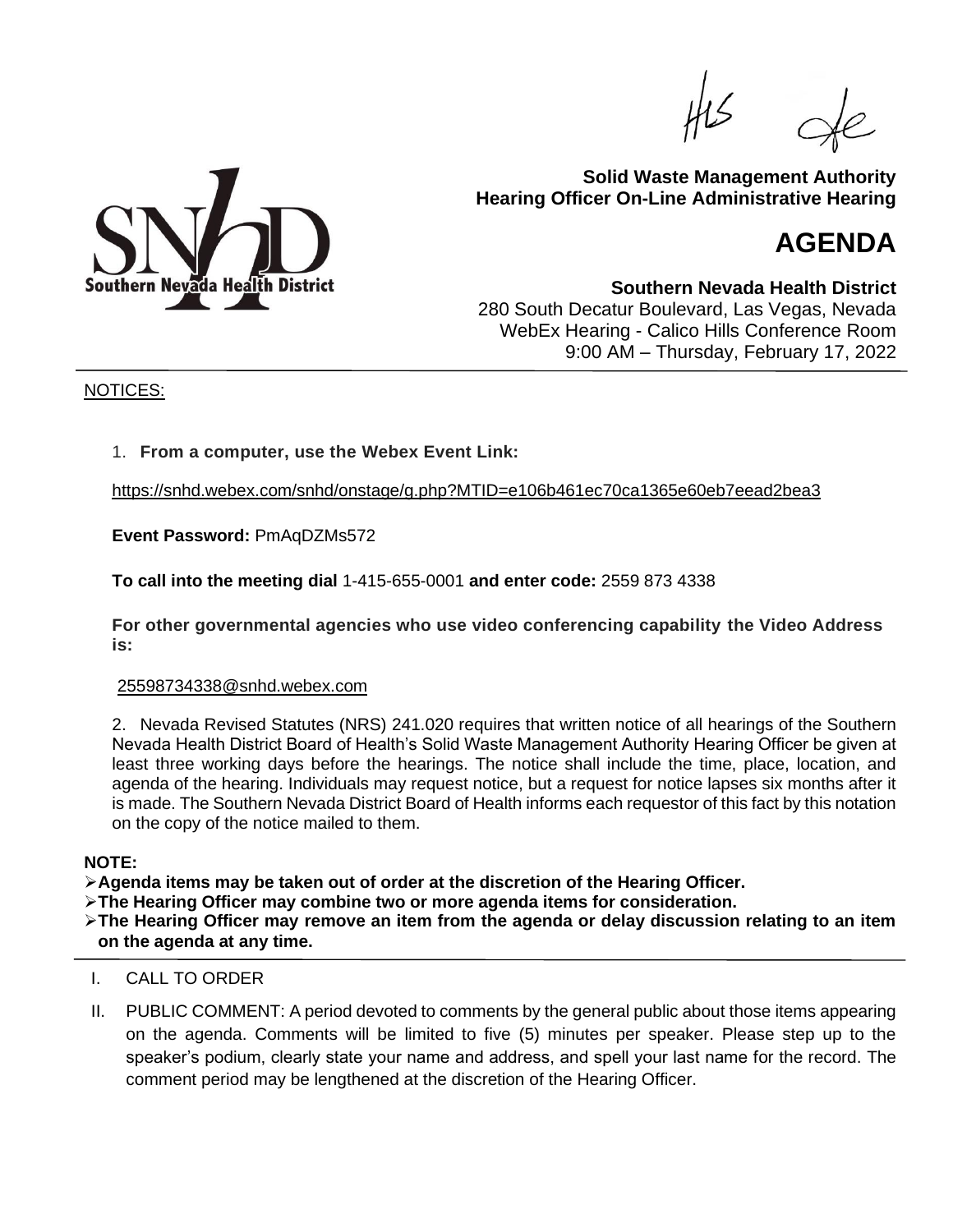## III. MATTERS REQUIRING HEARING OFFICER ACTION

## A. *NOTICES OF VIOLATION WITH CONTESTED FACTS:*

1. **NVRH, LLC dba Nevada Recycling/Henderson** – NOV #SW21-1112/P9- For 1) operating a disposal site in Clark County, Nevada, without a permit issued by the solid waste management authority on or about May 7, 2021; and 2) placing, depositing or dumping or causing to be placed, deposited or dumped solid waste upon the property located at Interstate 215 near the Green Valley Parkway exit, Henderson, Clark County, Nevada on or about May 7, 2021. *(for possible action)*

| <b>Proposed Penalties/</b> | 1) \$1,000.00                                                                                                                                                                                                                                                                                                                                                                                |
|----------------------------|----------------------------------------------------------------------------------------------------------------------------------------------------------------------------------------------------------------------------------------------------------------------------------------------------------------------------------------------------------------------------------------------|
| <b>Corrective Action:</b>  | 2) \$1,000.00                                                                                                                                                                                                                                                                                                                                                                                |
|                            | 3) Cease and desist operating a solid waste disposal site without a<br>permit issued by the solid waste management authority at this location<br>or anywhere else in Clark County, Nevada.<br>4) Cease and desist placing, depositing, or dumping or causing to be<br>placed, deposited or dumped solid waste upon property other than<br>property designated or set aside for such purpose. |

2. **Pretty Rita Seui a.k.a. Pretty Brittany Seui** – NOV #SW22-286/G4- For 1) operating a disposal site in Clark County, Nevada, without a permit issued by the solid waste management authority on or about September 24, 2021; and 2) placing, depositing or dumping or causing to be placed, deposited or dumped solid waste upon the property located at 1001 Christy Lane, Clark County, Nevada on or about September 24, 2021. *(for possible action)*

Proposed Penalties/ 1) \$1,000.00 Corrective Action: 2) \$1,000.00

3) Cease and desist operating a solid waste disposal site without a permit issued by the solid waste management authority at this location or anywhere else in Clark County, Nevada.

4) Cease and desist placing, depositing, or dumping or causing to be placed, deposited or dumped solid waste upon property other than property designated or set aside for such purpose.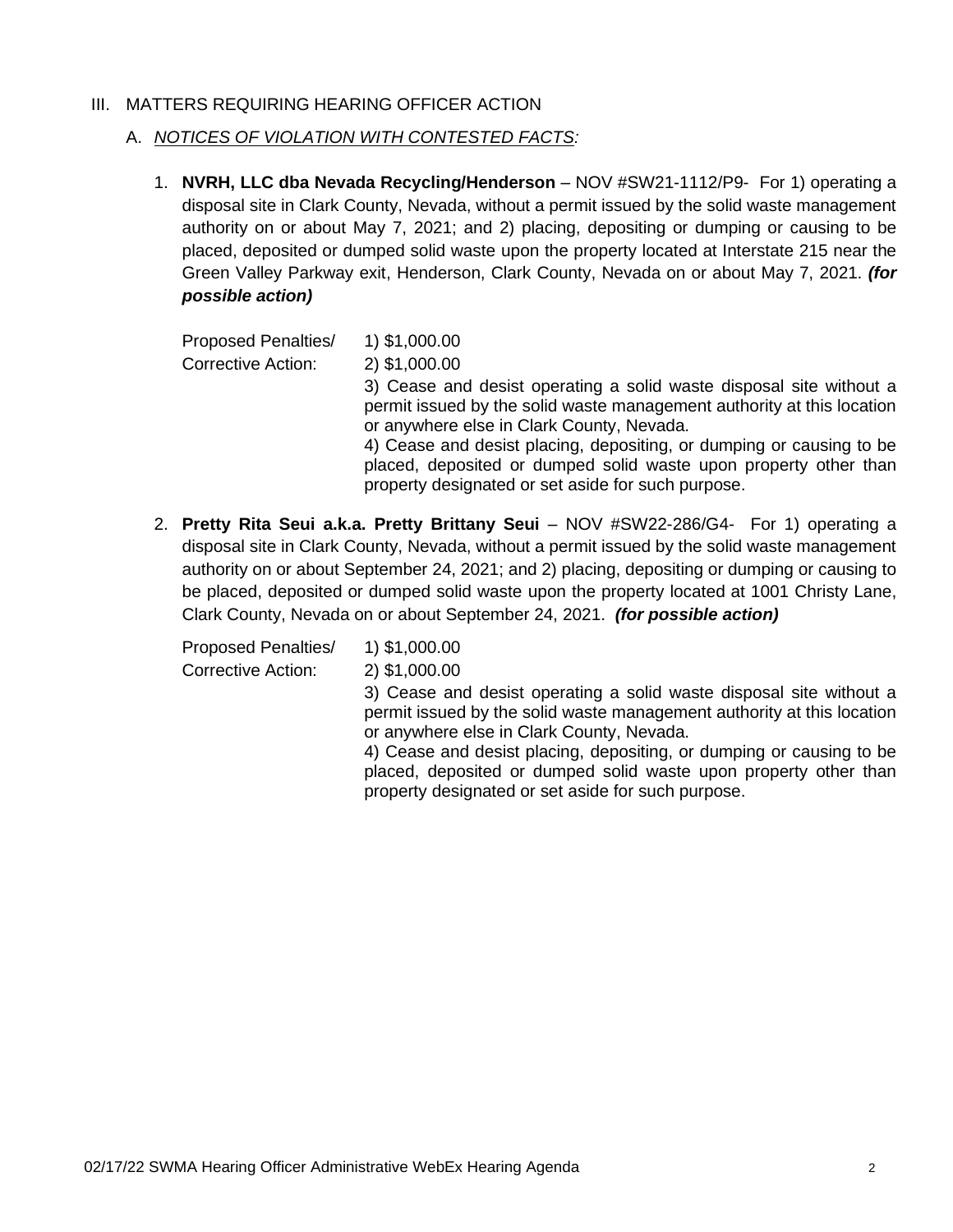3. **Canyon Creek Villas Homeowners Association** – NOV #SW22-132/A0- For 1) causing or allowing sewage or accumulation of human excreta to overflow on property located at 2700 North Rainbow Boulevard, Buildings 17 and 18, Las Vegas, Clark County, Nevada on or about August 5, 2021, August 9, 2021, August 13, 2021, August 18, 2021, August 23, 2021, August 31, 2021, September 7, 2021, September 15, 2021, September 30, 2021, October 15, 2021, and November 1, 2021; and 2) failure to comply with the Order issued by the Solid Waste Management Authority on August 6, 2021. *(for possible action)*

Proposed Penalties/ 1) \$11,000.00

Corrective Action: 2) \$1,000.00

3) Remediation of area affected by sewage overflow.

4) Contract with licensed plumber to assess the sewer lines via camera and repair all deficient plumbing elements.

5) Provide secure sewer clean out caps for all unsecured sewer cleanouts.

6) Submit copies of the camera assessment of the sewer lines and invoices from any and all plumbing work/repair.

7) Cease and desist causing or allowing to cause any sewage or accumulation of human excreta to overflow and deposit at this property or any other property in Clark County, Nevada.

4. **Westland Vellagio Ensenada LLC** – NOV #SW21-1135/56- For 1) causing or allowing sewage or accumulation of human excreta to overflow upon the property located at 3555 East Lake Mead Boulevard, Clark County, Nevada on or about June 1, 2021, June 2, 2021, June 8, 2021, June 16, 2021, and June 17, 2021; and 2) failure to comply with the Order issued by the Solid Waste Management Authority on June 1, 2021. *(for possible action)*

Proposed Penalties/ 1) \$5,000.00

Corrective Action: 2) \$1,000.00

3) Contract with a certified, licensed plumbing company to have repairs and testing of all deficient plumbing elements and sewage lift station. Repair all underlying broken or deficient plumbing elements.

4) Remediation of area affected by sewage overflow.

5) Cease and desist causing or allowing to cause any sewage or accumulation of human excreta to overflow and deposit at this property or any other property in Clark County, Nevada.

6) Provide proof of written policies to prevent future sewer overflow events.

7) Provide documentation showing that all repairs were completed by a licensed and certified plumber.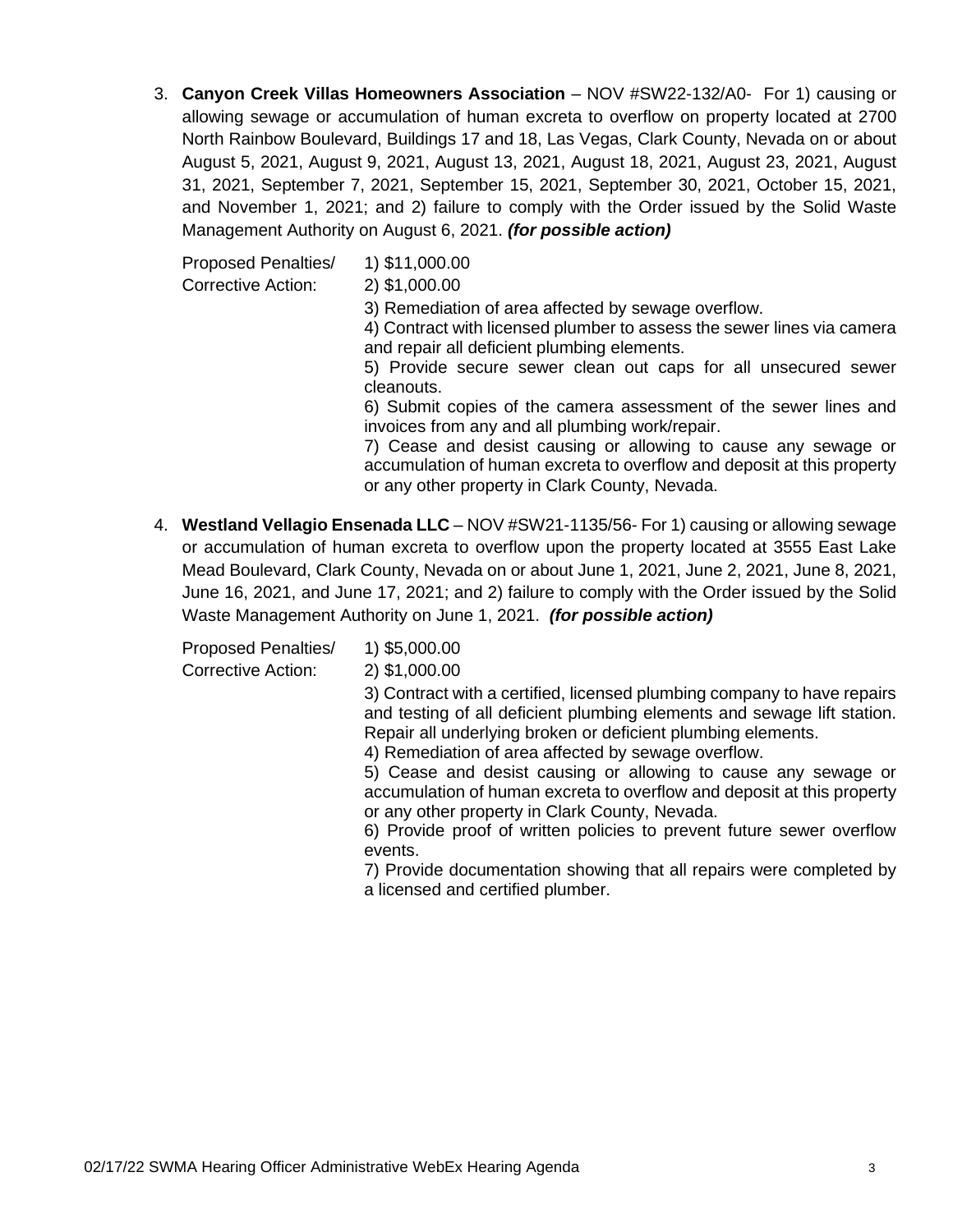5. **Happy Homes Searchlight LLC** – NOV #SW22-085/C6- For 1) causing or allowing sewage or accumulation of human excreta to overflow on property located at 660 South US Highway 95 South, Searchlight, Clark County, Nevada on or about August 23, 2021; and 2) failure to comply with the Order issued by the Solid Waste Management Authority on July 21, 2021 and sent via email on July 22, 2021. *(for possible action)*

Proposed Penalties/ 1) \$1,000.00 Corrective Action: 2) \$1,000.00 3) Remediation of area affected by sewage overflow. 4) Cease and desist causing or allowing to cause any sewage or accumulation of human excreta to overflow and deposit at this property or any other property in Clark County, Nevada.

6. **Discount Dumpsters, LLC dba Western Elite** – NOV #SW21-1218/67- For 1) operating or authorizing the operation of a Solid Waste Management Facility outside of the approved conditions of the Solid Waste Management Permit issued by the Solid Waste Management Authority on June 23, 2021 and July 28, 2021; and 2) failure to comply with the Order issued by the Solid Waste Management Authority on June 25,2021. *(for possible action)*

| <b>Proposed Penalties/</b> | 1) \$3,800.00                                                                                                                                                                                                                 |
|----------------------------|-------------------------------------------------------------------------------------------------------------------------------------------------------------------------------------------------------------------------------|
| <b>Corrective Action:</b>  | 2) \$1,900.00                                                                                                                                                                                                                 |
|                            | 3) Immediately cease and desist operating outside of the plans<br>approved for the design and operation of the permit issued on October<br>9, 2019.                                                                           |
|                            | 4) Cease and desist operating a solid waste disposal site outside of the<br>conditions approved in the permit issued by the Solid Waste<br>Management Authority at this location or anywhere else in Clark<br>County, Nevada. |

- B. *NON-CONTESTED NOTICES OF VIOLATION: The Hearing Officer may approve or disapprove the agreed resolution. Upon disapproval of the agreed resolution, the Hearing Officer will set a date for the hearing of any such Notice of Violations.*
	- 1. **Barbara Ann Unowsky and Jonathan M. Unowsky** NOV #SW22-012/38- For 1) operating a disposal site in Clark County, Nevada, without a permit issued by the solid waste management authority on or about July 6, 2021; and 2) placing, depositing or dumping or causing to be placed, deposited or dumped solid waste upon the property located at 4702 East Flamingo Road, Clark County, Nevada on or about July 6, 2021. *(for possible action)*

Penalty: 1) \$500.00 2) Cease and desist placing, depositing, or dumping or causing to be placed, deposited or dumped solid waste upon property other than property designated or set aside for such purpose.

# C. *NOTICES OF VIOLATION – FURTHER PROCEEDINGS:*

None.